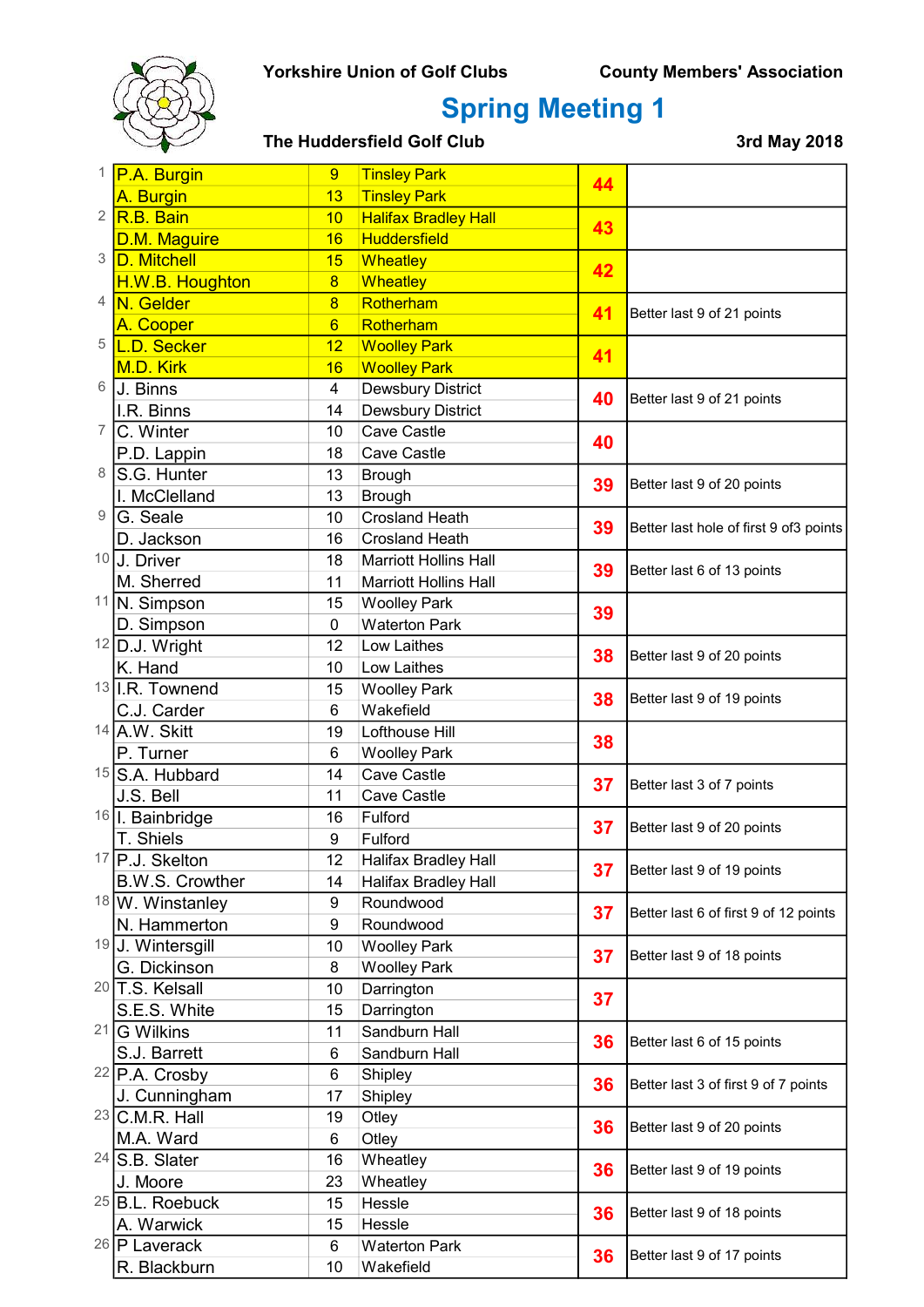### Yorkshire Union of Golf Clubs County Members' Association



## Spring Meeting 1

|    | $27$ S. Barnes                  | 11                   | <b>Woolley Park</b>    | 36       | Better last 6 of 11 points   |
|----|---------------------------------|----------------------|------------------------|----------|------------------------------|
|    | G. Clarke                       | 6                    | <b>Woolley Park</b>    |          |                              |
|    | $28$ K. Walker                  | 14                   | <b>Crosland Heath</b>  | 36       |                              |
|    | R.T. Owen                       | 15                   | <b>Crosland Heath</b>  |          |                              |
|    | $29$ N. Ivel                    | 13                   | York                   | 35       | Better last 9 of 19 points   |
|    | N. Lawn                         | 13                   | York                   |          |                              |
|    | 30 J.R. Robinson                | $\overline{7}$       | Beverley & East Riding | 35       | Better last 3 of 7 points    |
|    | J. Lambert                      | 24                   | Beverley & East Riding |          |                              |
|    | 31 R. Chester                   | 15                   | Hessle                 | 35       | Better last 9 of 18 points   |
|    | J. Francis                      | 15                   | Hessle                 |          |                              |
|    | 32 B. Williamson                | 17                   | Doncaster Town Moor    | 35       | Better last 6 of 13 points   |
|    | L.A. Coulstock                  | 11                   | Doncaster Town Moor    |          |                              |
|    | 33 J. Shaw                      | 6                    | Selby                  | 35       | Better last 6 of 12 points   |
|    | R. Davies                       | 5                    | Selby                  |          |                              |
|    | 34 A.C. Wallis                  | 9                    | <b>Crosland Heath</b>  | 35       | Better last 9 of 17 points   |
|    | S. Hitchenor                    | 8                    | <b>Crosland Heath</b>  |          |                              |
|    | 35 A.S Carr                     | 14                   | York                   | 35       |                              |
|    | J Black                         | 18                   | York                   |          |                              |
|    | 36 K. Bailey                    | 16                   | Northcliffe            | 34       | Better last 3 of 6 points    |
|    | C.K. Glendinning                | 20                   | Northcliffe            |          |                              |
|    | 37 P. Fullerton                 | 10                   | Moortown               | 34       | Better last 9 of 18 points   |
|    | M.E. Tomlinson                  | 14                   | Moortown               |          |                              |
|    | 38 B. Marsden                   | 16                   | Wetherby               | 34       | Better last 9 of 16 points   |
|    | P. Earp                         | 11                   | <b>Moor Allerton</b>   |          |                              |
|    | 39 R.D. Maynard                 | 17                   | Hessle                 | 34<br>34 | Better last 6 of 11 points   |
|    | P.A. Bentley                    | 13                   | Hessle                 |          |                              |
|    | 40 A. Simonett                  | 14                   | Shipley                |          |                              |
| 41 | J. Greaves                      | 13                   | Shipley                |          |                              |
|    | <b>J.E. Boardman</b>            | 19                   | Phoenix                | 33       | Better last 9 of 18 points   |
|    | S. Allford<br>42 L. Bennett     | 12                   | Phoenix                |          |                              |
|    |                                 | 5                    | Cleveland              | 33       | Better last hole of 2 points |
|    | W. Lees<br>43 M.J. Procter      | 7                    | Cleveland              |          |                              |
|    | G.A. Brown                      | 11                   | Shipley                | 33       | Better last 9 of 17 points   |
|    | 44 J.M. Deeming                 | 16                   | Shipley                |          |                              |
|    | J.L. Plaxton                    | 13<br>$\overline{2}$ | Hessle<br>Fulford      | 33       | Better last hole of 2 points |
|    | $45$ D.B. Cheeseman             | 12                   | Hessle                 |          |                              |
|    | C.A. Makepeace                  | 11                   | Hessle                 | 33       | Better last 6 of 12 points   |
|    | $46$ R.A. Brown                 | 23                   | Sand Moor              |          |                              |
|    | G.S. Fox                        | 10                   | Sand Moor              | 33       | Better last 9 of 16 points   |
|    | $47\overline{\text{S}}$ . Smith | 10                   | Sandburn Hall          |          |                              |
|    | R.M. Cambridge                  | 18                   | Sandburn Hall          | 33       | Better last 9 of 15 points   |
|    | 48 F. Spenceley                 | 5                    | Cleveland              |          | Better last hole of 2 points |
|    | G. Varley                       | 10                   | Cleveland              | 33       |                              |
|    | 49 J.P. Kershaw                 | Pannal<br>18         |                        |          |                              |
|    | A. Booth                        | 16                   | Pannal                 | 33       | Better last 9 of 14 points   |
|    | 50 N. Muir                      | 20                   | Hessle                 | 33       |                              |
|    | I.F. Scott                      | 11                   | <b>Brough</b>          |          |                              |
|    | $51$ P. Scott                   | 16                   | Heworth                |          |                              |
|    | R.H. Jenkins                    | 20                   | Elland                 | 32       | Better last 3 of 8 points    |
|    | $52$ H.G. Scurr                 | 13                   | Sand Moor              | 32       |                              |
|    | I. D. McMeeking                 | 16                   | Sand Moor              |          | Better last hole of 2 points |
|    |                                 |                      |                        |          |                              |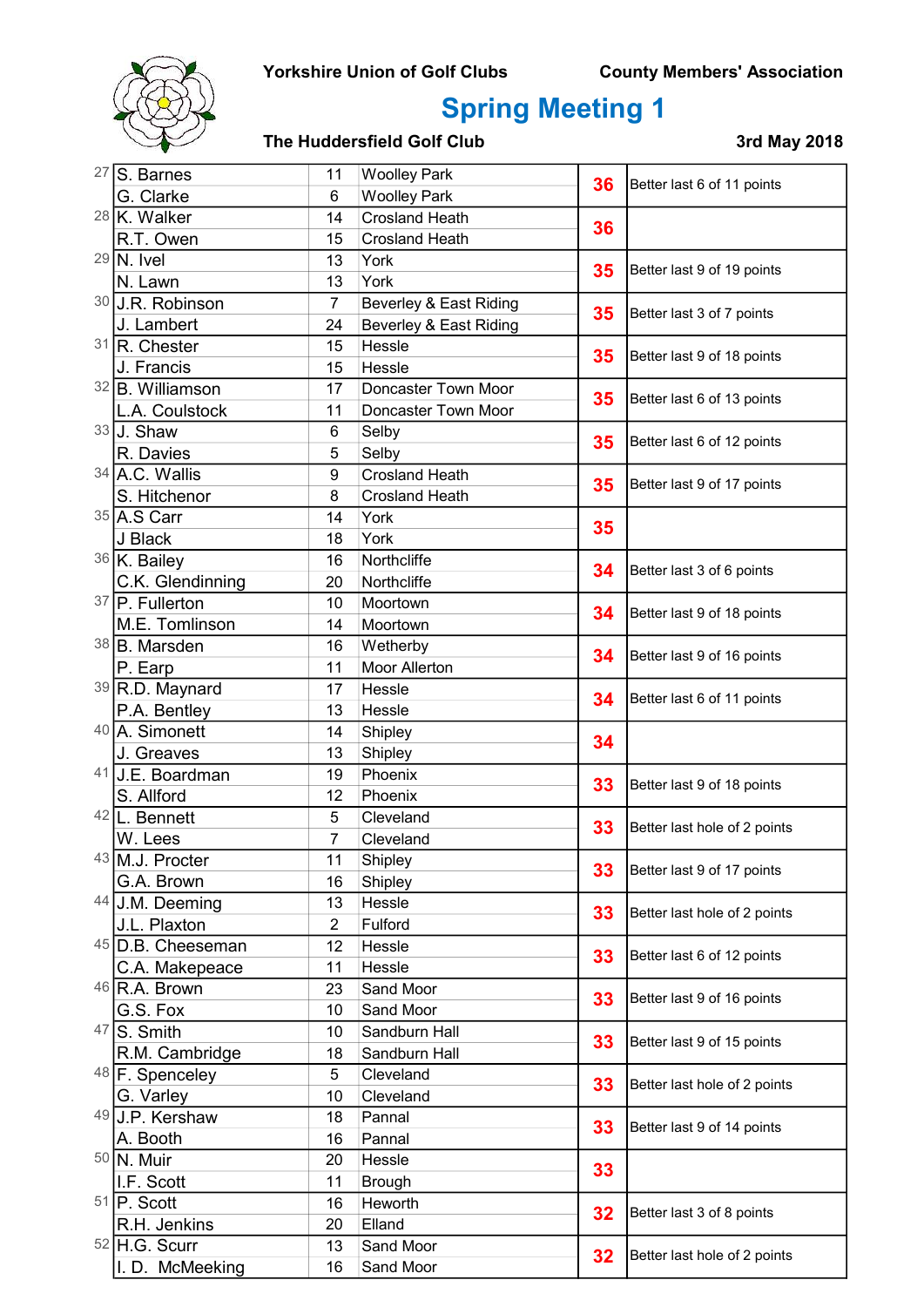### Yorkshire Union of Golf Clubs County Members' Association



## Spring Meeting 1

|    | $53$ J. Gould                 | Shipley<br>15  | 32                      | Better last 6 of 13 points |                              |
|----|-------------------------------|----------------|-------------------------|----------------------------|------------------------------|
|    | C.F. Howroyd                  | 12             | Shipley                 |                            |                              |
|    | $54$ I. Siddle                | 10             | Doncaster Town Moor     | 32                         | Better last 6 of 12 points   |
|    | H. Bathgate                   | 18             | Doncaster Town Moor     |                            |                              |
|    | 55 J.A. Britton               | 16             | Hessle                  |                            | Better last 9 of 18 points   |
|    | A.D. Best                     | 22             | Hessle                  | 32                         |                              |
|    | <sup>56</sup> P.G. Oliver     | 15             | Doncaster Town Moor     | 32                         | Better last 6 of 14 points   |
|    | A Harris                      | 20             | Doncaster Town Moor     |                            |                              |
|    | 57 I. Goulding                | 15             | <b>Tankersley Park</b>  | 32                         | Better last 9 of 17 points   |
|    | G. West                       | 8              | <b>Tankersley Park</b>  |                            |                              |
|    | 58 J. Masiak                  | 16             | Pike Hills              | 32                         | Better last 6 of 12 points   |
|    | M.A. Caley                    | 16             | Pike Hills              |                            |                              |
|    | 59 M.G. Belcher               | 11             | Darrington              | 32                         | Better last hole of 2 points |
|    | J. Ball                       | 21             | Darrington              |                            |                              |
|    | 60 T. Oliver                  | 12             | Baildon                 | 32                         | Better last 6 of 11 points   |
|    | D.J. Dewhirst                 | 18             | Baildon                 |                            |                              |
| 61 | D.L. Kelly                    | $\overline{7}$ | Fulford                 | 32                         |                              |
|    | S.M. Allison                  | 19             | Fulford                 |                            | Better last 6 of 9 points    |
|    | 62 E. Wainwright              | 19             | Fulford                 | 32                         | Better last 9 of 16 points   |
|    | D.N. Potter                   | 12             | Fulford                 |                            |                              |
|    | $63$ T. Jones                 | 17             | <b>Tankersley Park</b>  | 32                         |                              |
|    | S. Guest                      | 14             | <b>Tankersley Park</b>  |                            | Better last 9 of 15 points   |
|    | 64 A.W. Hinder                | 9              | Fulford                 | 32                         |                              |
|    | G. Sisson                     | 5              | Fulford                 |                            | Better last 9 of 17 points   |
|    | $65$ J. Smith                 | 18             | Pike Hills              | 31                         |                              |
|    | A. Hodges                     | 14             | Pike Hills              |                            |                              |
|    | 66 J. Heald                   | 9              | Darrington              | 31                         | Better last 9 of 16 points   |
|    | J.D. Goodall                  | 15             | Ferrybridge             |                            |                              |
| 67 | B.R. Swift                    | 16             | Doncaster Town Moor     | 31                         | Better last 3 of 6 points    |
|    | D. Wood                       | 13             | Doncaster Town Moor     |                            |                              |
|    | 68 R.W. Dawson                | 18             | Pontefract & District   | 31                         |                              |
|    | P.M. Krlic                    | 13             | Scarborough North Cliff |                            |                              |
|    | 69 G. Mann                    | 15             | <b>Crosland Heath</b>   | 30                         |                              |
|    | J.R. Horsfall                 | 14             | <b>Crosland Heath</b>   |                            |                              |
|    | 70 J.M. Illingworth           | 10             | Cave Castle             | 29                         | Better last 9 of 18 points   |
|    | P.J. Robertson                | 11             | Beverley & East Riding  |                            |                              |
| 71 | M.J. Lofthouse                | 22             | Keighley                | 29                         | Better last 9 of 15 points   |
|    | S.H. Brook                    | 19             | Shipley                 |                            |                              |
|    | $72$ R Brown                  | 19             | Darrington              | 29                         |                              |
|    | C. Mallett                    | 6              | Darrington              |                            | Better last 6 of 10 points   |
|    | $73$ G.S. Duncan              | 16             | Beverley & East Riding  |                            | Better last 9 of 14 points   |
|    | F.J. Hall                     | 19             | Hornsea                 | 29                         |                              |
|    | 74 N.J.A. Malone              | 13             | Saltburn by the Sea     | 29                         |                              |
|    | I.R. Coombs                   | 7              | Saltburn by the Sea     |                            |                              |
|    | $75$ S. Brierley              | 8              | <b>Crosland Heath</b>   | 28                         | Better last 9 of 16 points   |
|    | P. Johnson                    | 9              | <b>Crosland Heath</b>   |                            |                              |
|    | <sup>76</sup> P. Robertson    | 6              | Pike Hills              | 28                         | Better last 9 of 14 points   |
|    | K. Bramley                    | 6              | Pike Hills              |                            |                              |
|    | 77 M.A. Bowker                | 11             | The Oaks                |                            | Better last 6 of 9 points    |
|    | D.R. Walsh                    | 13             | The Oaks                | 28                         |                              |
|    | <sup>78</sup> P.A. McLoughlin | 18             | Springhead Park         | 28                         |                              |
|    | I. Beetham                    | 12             | <b>Brough</b>           |                            |                              |